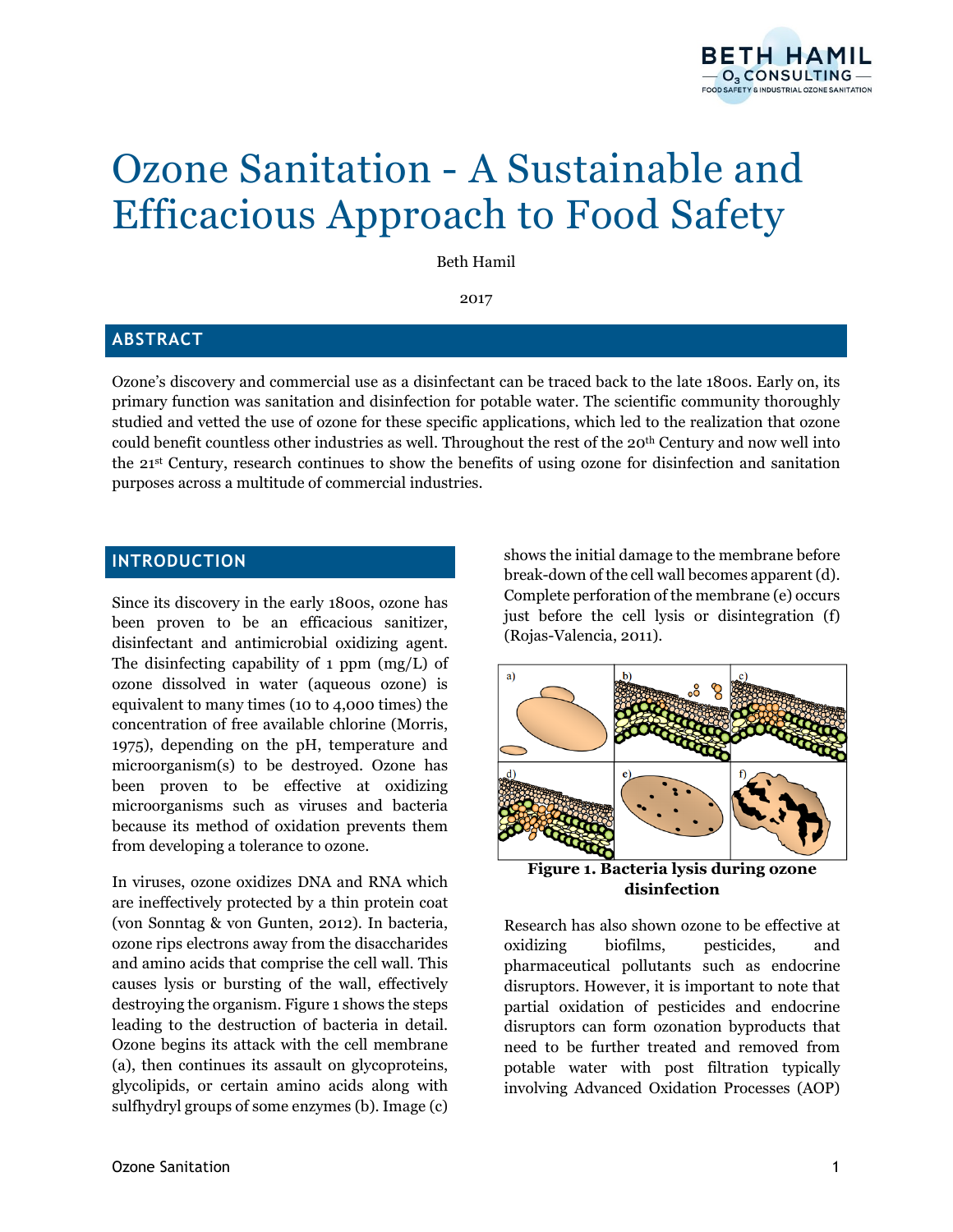

in addition to utilizing bacteria, such as biologically activated carbon (BAC) filters.

## **OZONE BASICS**

Ozone is a resonant molecule comprised of three oxygen atoms. The third atom is weakly bonded and electron deficient, causing the molecule to be unstable which consequently makes the ozone molecule an effective sanitizer, disinfectant, and oxidizer. Because of ozone's instability as a gas, it cannot be stored and must therefore be generated onsite near its point of use. It is produced via an ozone generator which utilizes a dry, oxygenenriched feed gas and electricity. As the feed gas passes through the generator, the electrical energy (a plasma field) causes some of the oxygen  $(O<sub>2</sub>)$  molecules to split, resulting in two singlet oxygen atoms  $(O<sup>i</sup>)$ . These singlet atoms  $(O<sup>i</sup>)$  unite with other oxygen molecules  $(O_2)$  to produce ozone  $(O_3)$  (Figure 2).



**Figure 2. Formation of Ozone**

When ozone gas is dissolved in water, its half-life can range from seconds to hours, depending upon the pH, temperature, level and type of contaminants in the water. Ozone oxidation of dissolved organic contaminants typically results in the formation of oxygen, carbon dioxide and smaller, more biodegradable molecular fragments.

# **OZONE OXIDATION STRENGTH COMPARISON**

Chlorine-based chemicals have long been considered the industry standard for sanitation and disinfection purposes. However, since the 1970s, it has become evident that chlorination of certain waters can form disinfection by-products (DBP) that are carcinogenic. Because of that and the greater oxidative power of ozone, it has become more widely accepted as an alternative sanitizer and disinfectant in the food industry. Ozone's antimicrobial efficacy, as measured in electron volts, is superior to commercial sanitation products commonly used in today's modern food facilities (Figure 3). No other sanitation or disinfection chemical is stronger or more efficacious than ozone in terms of its oxidative power.



**Figure 3. Oxidation Comparison**

The Ct value term, based on models developed by Chick and Watson (Langlais, et al 1991), is used to indicate the level of ozone disinfection for specific microorganisms. The units for Ct are concentration (mg/L) multiplied by time (minutes) and is based on the empirical testing of the ozonation of various microorganisms under specific temperature and water quality conditions. The level of lethality is based on a logarithmic scale, where 1 log is equivalent to 90% kill, 2 logs is 99%, 3 logs is 99.9%, etc.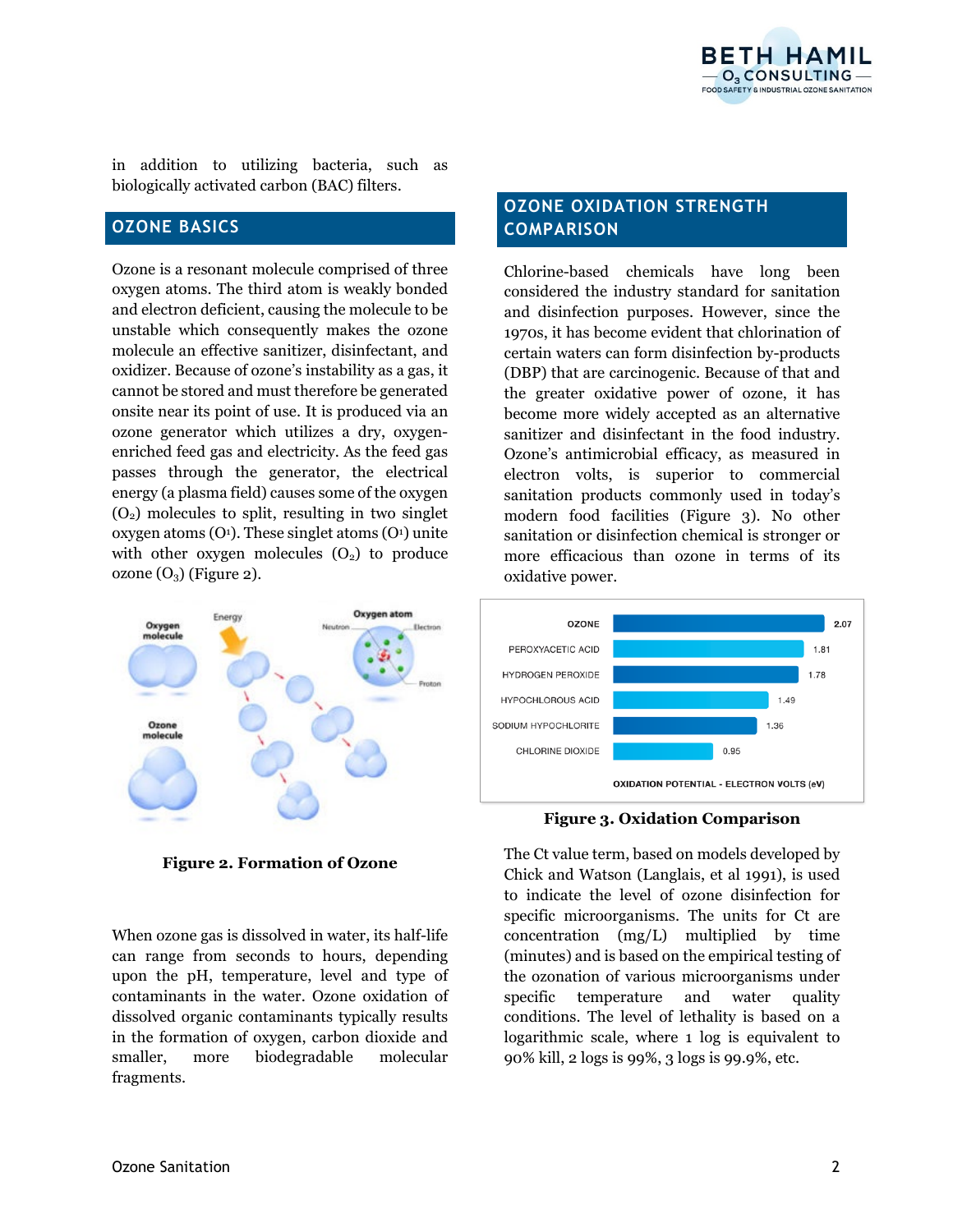

# **OZONE EFFICACY AND COMPARISONS TO CHLORINE-BASED CHEMICALS**

Ozone has been widely studied over the past century for its disinfection efficacy and its superior strength to commonly used chlorine-based chemicals.

#### **Table 1. Values of Specific Coefficients of Lethality for the Main Disinfectants (L/mg/min)**

| <b>Disinfectant</b>      | <b>Enterobacteria</b> | <b>Viruses</b> | <b>Bacterial Spores</b> Amoebic Cysts |        |
|--------------------------|-----------------------|----------------|---------------------------------------|--------|
| $O_3$ (Ozone)            | 500                   | $\mathbf{h}$   |                                       | 0.5    |
| HOCl (Hypochlorous acid) | 20                    | 1 & up         | 0.05                                  | 0.05   |
| OCl (Hypochlorite ion)   | 0.2                   | $\leq 0.02$    | < 0.0005                              | 0.0005 |
| $NH2Cl$ (Chloramine)     | O.1                   | 0.005          | 0.001                                 | 0.02   |

Source: Morris (1975)

## **Table 2. Ct values (mg-min/L) for 99% Inactivation of Microorganisms with Disinfectants at 5**°**C.**

| <b>Disinfectant</b>                 |                                            |                                        |                             |
|-------------------------------------|--------------------------------------------|----------------------------------------|-----------------------------|
| <b>Free Chlorine</b><br>(pH 6 to 7) | <b>Preformed Chloramine</b><br>(pH 8 to 9) | <b>Chloride Dioxide</b><br>(pH 6 to 7) | <b>Ozone</b><br>(pH 6 to 7) |
| $0.034 - 0.05$                      | $95 - 180$                                 | $0.4 - 0.75$                           | 0.02                        |
| $1.1 - 2.5$                         | 770-3740                                   | $0.2 - 6.7$                            | $0.1 - 0.2$                 |
| $0.01 - 0.05$                       | 3810-6480                                  | $0.2 - 2.1$                            | 0.006-0.06                  |
| $0.08 - 0.18$                       |                                            | $- -$                                  |                             |
| $47 - > 150$                        | $- -$                                      | --                                     | $0.5 - 0.6$                 |
| 30-630                              | 1400                                       | $7.2 - 18.5$                           | $1.8 - 2.0$                 |
|                                     |                                            |                                        |                             |

Source: Hoff (1987)

#### **Table 3. U.S. EPA Ct values (mg- min/L) for 3 log Inactivation of** *Giardia* **Cysts (99.9%) with Ozone at Different Temperatures with pH values from 6 to 9**

| <b>Inactivation</b> | $^{\circ}$ C ( $^{\circ}$ F)<br>Temperature |       |         |         |         |        |
|---------------------|---------------------------------------------|-------|---------|---------|---------|--------|
|                     | 0.5(33)                                     | 5(41) | 10(50)  | 15 (59) | 20 (68) | 25(77) |
| 1.0 <sub>log</sub>  | 0.97                                        | 0.63  | 0.48    | 0.32    | 0.24    | 0.16   |
| $1.5 \log$          | 1.5                                         | 0.95  | 0.72    | 0.48    | 0.36    | 0.24   |
| $2.0$ $log$         | 1.9                                         | 1.3   | 0.95    | 0.63    | 0.48    | 0.32   |
| $2.5 \log$          | 2.4                                         | 1.6   | $1.2\,$ | 0.79    | 0.60    | 0.40   |
| 3.0 <sub>log</sub>  | 2.9                                         | 1.9   | 1.4     | 0.95    | 0.72    | 0.46   |

Source: U.S. EPA (1989a)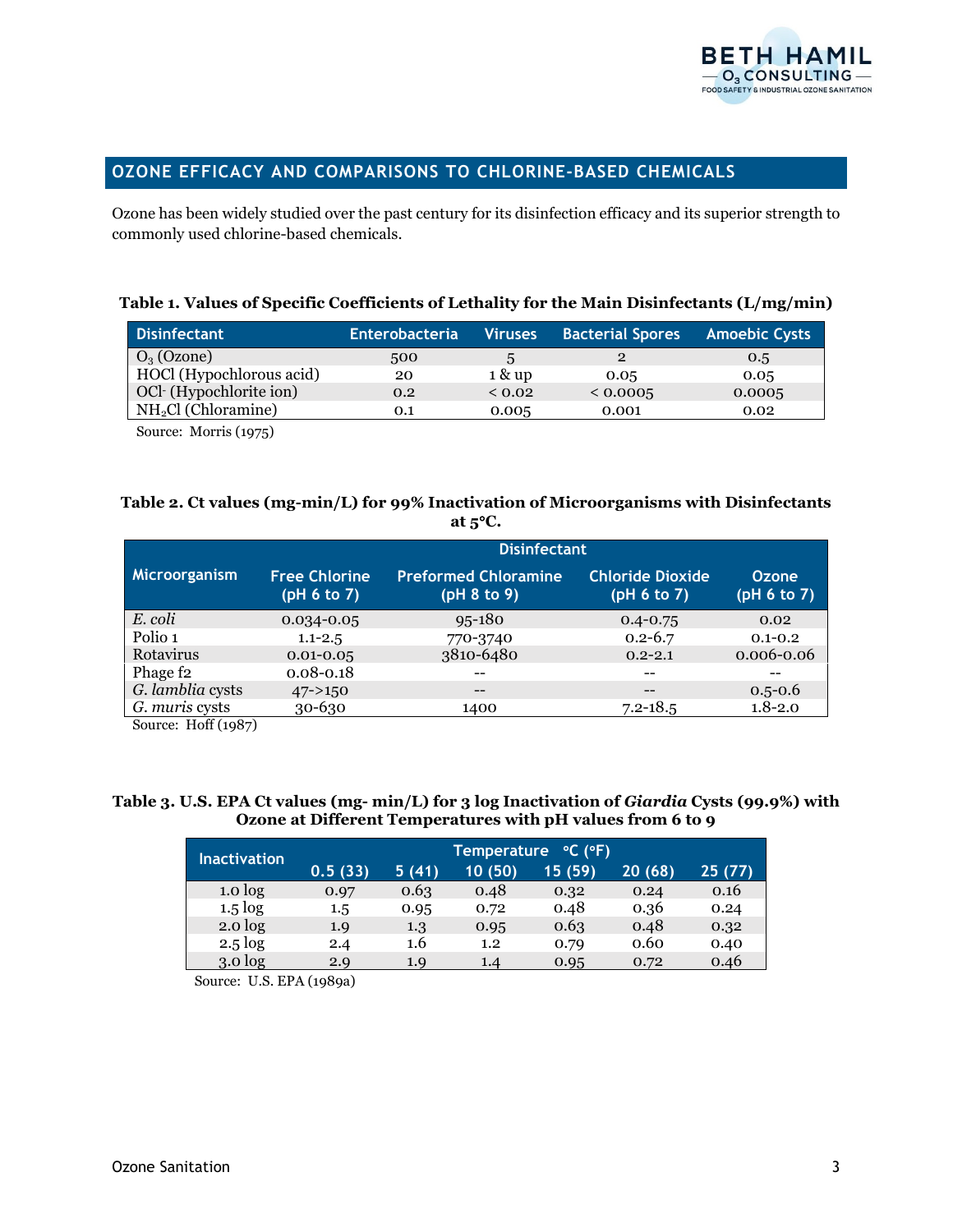

# **OZONE APPLICATIONS**

Ozone has been documented to be significantly more effective than all the commonly-used sanitation chemicals available for commercial and industrial sanitation. It is unsurpassed for its antimicrobial efficacy, and is superior in terms of microbial log reduction. Also, given proper safety, material selection and environmental controls, it demonstrates no negative impacts on the facilities, products or employees. Ozone treatment is a uniquely safe and sustainable nonthermal sanitation process and is compatible with the proper processing materials (See Ozone Safety and Material Compatibility).

For application control, gaseous ozone is dissolved in water to create "ozone-enriched water" which is commonly referred to as *aqueous ozone*. Aqueous ozone can be utilized at several points of the process, depending on the commodity. The most common uses in the food industry are direct contact with the food product and/or surface sanitation and CIP/SIP. Since ozone is an approved food additive, it has the unique capability of providing sanitation to food and equipment simultaneously (i.e. food product on a conveyor belt). Ozone creates no organoleptic changes in food products (through direct or indirect contact), as traditional chemicals can and do. Ozone helps to remove residual pesticides and microorganisms such as *E. coli, Listeria monocytogenes, Salmonella choleraesuis, Campylobacter jejuni and Bacillus subtilis, etc.* from food products.

Direct product and surface application typically consists of a low-pressure spray using fixed spray bars, drench, shower or rain-type applicators (such as the Ozone Rain Pan), or with hand-held sprayers. It can also be added to flume water which can be recirculated if the process is moderately clean, or sent to the drain. Additional uses have also included sanitizing bottles or product water prior to flavor additives. In some facilities, gaseous ozone is used in controlled atmosphere (CA) environments for

microorganism control, ripening delay and spoilage reduction resulting in increased shelflife of the product. These processes can all be performed simultaneously with a centralized ozone system.

Aqueous ozone systems are typically controlled by a dissolved ozone monitor/controller which provides automatic dose control proportional to the water flow. Depending upon the application, the ozone concentration is commonly regulated to between  $1.5 - 5.0$  mg/L. Most applications use cold water  $(**75°F**)$  sprayed at a low pressure (10) psi or less), allowing for gentle flooding of surfaces without causing pressurized over-spray that can inadvertently spread microorganisms to other areas of the facility and/or result in excessive off-gassing of ozone into the plant environment.

Ozone-enriched water can sanitize both food contact and non-food contact surfaces, as well as any other wettable area with sanitation needs. The use of ozone can reduce levels of fat, oil and grease on surfaces, as well as break down bacterial biofilm build-up, molds and mildew (particularly in areas of high sugar products). With continued use, ozone will sanitize floor drains and rid the drains and plumbing of biofilm and other microorganisms that can migrate back into the processing area (especially *Listeria monocytogenes*) with the benefit of adding dissolved oxygen to the wastewater and no adverse effects on wastewater treatment systems.

Additional benefits of the regular use of aqueous ozone include elimination of greasy film on facility floors, pre-ozonation of Reverse Osmosis (RO) source water to prevent biofouling of the RO membranes, and keeping conveyor belts clean and free of buildup consisting of food debris, sugar, fat, grease, fungi, and biofilm that may contain human or food sourced pathogens.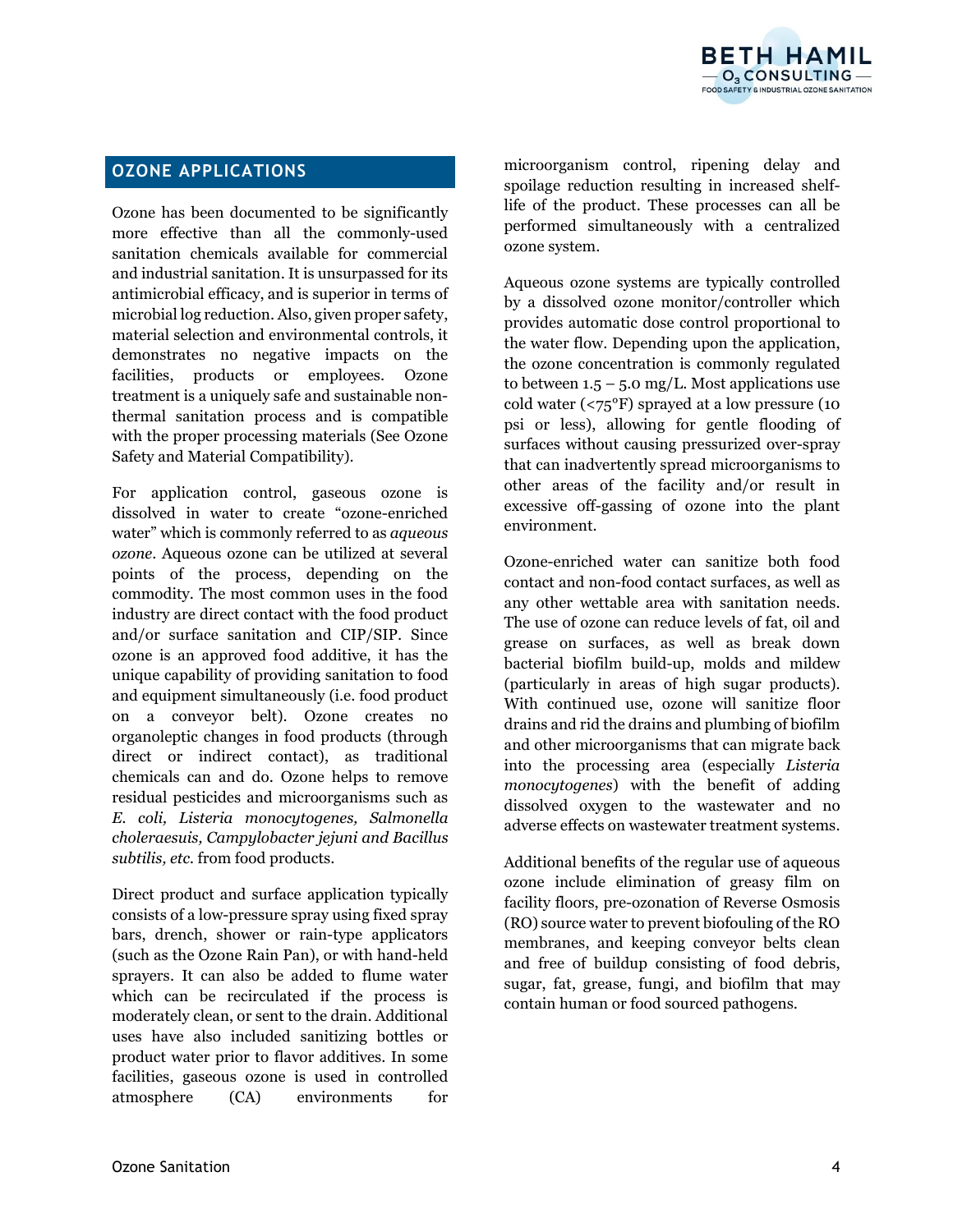

# **OZONE SAFETY AND MATERIAL COMPATIBILITY**

Aqueous ozone systems operated per Good Manufacturing Process (GMP) are safe for workers. The systems utilize ambient ozone monitors to alert those in the area if a catastrophic equipment failure happens and the ozone concentration exceeds safe exposure limits. These monitors will also cut off power to the ozone generator to prevent further ozone gas leaking before repairs can be made to the system. If so desired, remote alarms or notifications can be linked to the monitor in the immediate vicinity of the ozone generator to prevent others from entering the area until it is safe.

Because ozone is a strong oxidizer, the use of compatible materials that can withstand prolonged exposure to ozone is important. Acceptable materials include the following:

- ⋅ Stainless Steel (304, 316 and foil)
- ⋅ Aluminum (all grades)
- ⋅ Concrete, painted surfaces, wood
- ⋅ Painted concrete
- ⋅ Plastics: ECTFE, PTFE, PVC, PVDF, HDPE (Polyethylene)
- ⋅ Gaskets: FPM (Viton), EPDM
- ⋅ Rubber Modified Vinyl
- ⋅ Glass

Natural rubber latex is not suitable for use with aqueous ozone and mild steel may experience surface rusting.

# **INDUSTRY AND REGULATORY ACCEPTANCE OF OZONE**

The use of ozone has had wide commercial adoption and multiple approvals from government agencies, globally, for well over one hundred years. However, in the U.S., approvals didn't start showing up until the 1970s. Since then, all the pertinent U.S. government agencies have added ozone to their lists of approved antimicrobials for multiple applications in the food industry.

With increased interest in adopting more sustainable practices, increasing consumer demand for more organic and healthy food options, as well as much stricter food safety rules (i.e. FSMA, HAACP and HARPC), the use of ozone has accelerated the move away from multichemical based sanitation treatments. Other events, including water availability and cost, food recalls, foodborne illnesses, waste water concerns and the need to reduce operating costs, have advanced the use of ozone-based technology either as a replacement for, or an addition to traditional chemical-based and thermal-based sanitation treatments. Ozone is an FDA, USDA and USDA Organic approved antimicrobial food additive. It is an EPA approved antimicrobial oxidizer for potable water, surface sanitation and CIP/SIP.

Below is a summary of the current regulatory information on ozone use in the food industry by agency. Additional documentation further describing the regulations in detail can be found at the end of this document (Regulatory Documentation).

- ⋅ **FDA** Regulates and allows ozone contact with foods (F&V, seafood, shell eggs, bottled water)
- ⋅ **USDA/FSIS** Regulates and allows ozone contact with meat, poultry and egg products
- ⋅ **USDA National Organic Program (NOP)** – Allows ozone for organic food contact
- ⋅ **EPA/FIFRA** Regulates ozone generators under their device program (sanitation and potable water)
- ⋅ **OSHA** Regulates ozone (for worker exposure) in workplace air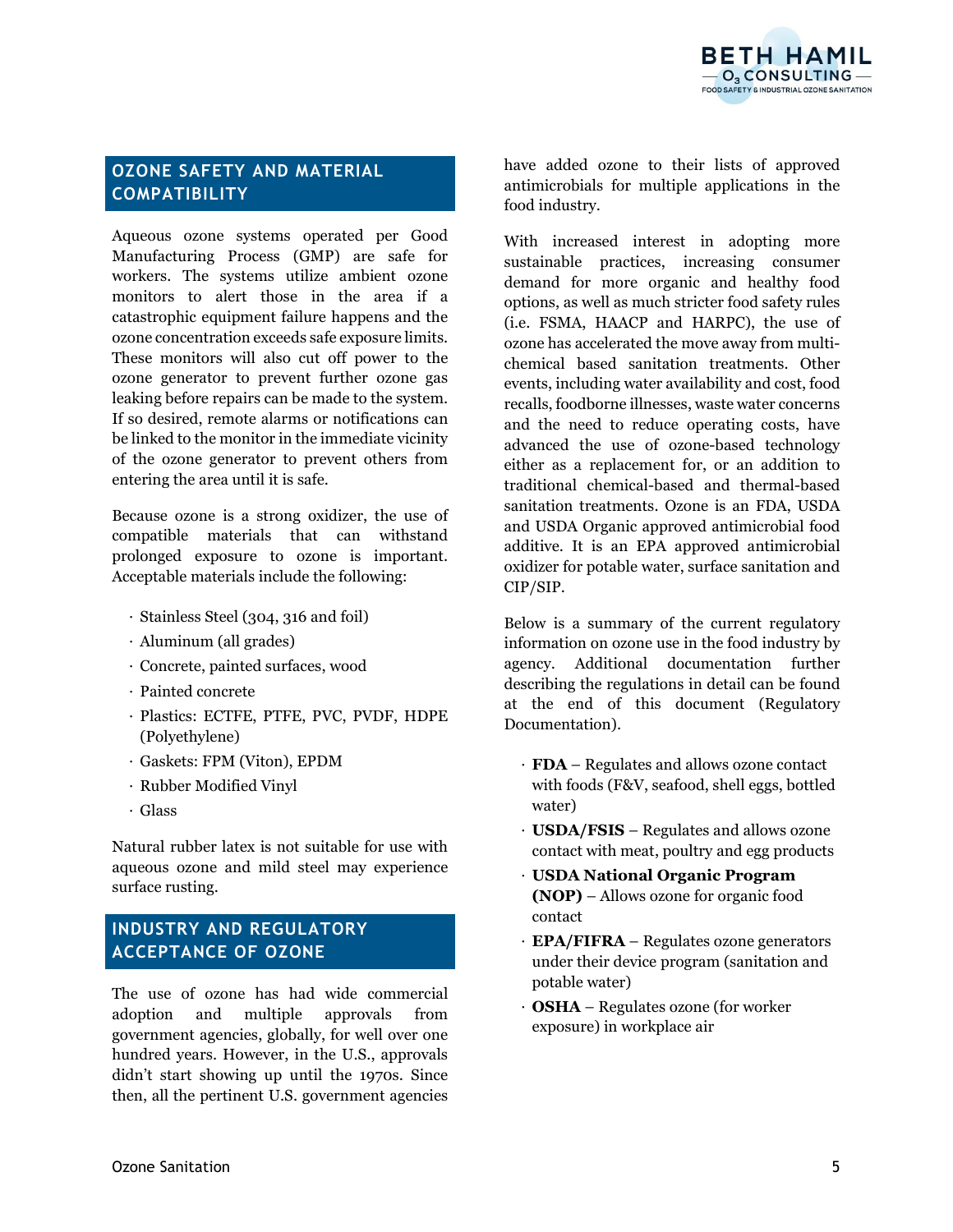

# **DETAILED REGULATORY DOCUMENTATION**

#### FDA

### **21 § CFR 129.80 (3/15/1977; amended 4/4/2012)**

Bottled water plant sanitizing of contact surfaces and any other critical area 0.1 ppm ozone-enriched water solution for at least five minutes (Ct value of 0.5 mg-min/L)

#### **21 CFR §173.368 (6/26/2001)**

FDA Secondary Direct Food Additives Permitted in Food for Human Consumption

Ozone may be safely used in the treatment, storage, and processing of foods, including meat and poultry

Ozone is used as an antimicrobial agent in accordance with current industry standards of good manufacturing practice

#### **21 § CFR 178.1010 (b) (1, 3, 9, 30, 38) (3/16/1977)**

"Category Three Certification": <15 cfu per cm for Yeast, Mold, Bacteria; No rinse

§178.1010 (b): "The solutions consist of one of the following, to which may be added components generally recognized as safe (GRAS) and components which are permitted by prior sanction or approval."

- (1) 200 ppm chlorine
- (3) 25 ppm iodine (iodophore)
- (9) 200 ppm quaternary ammonia compound
- (30) 400-600 ppm peroxide
- (38) 128-156 ppm peroxyacetic acid

Ozone is (GRAS) and listed under prior sanction (USEPA/FIFRA) Standard Dose 1-5 ppm Ozone

## USDA/FSIS

November 27, 2001, the American Meat Institute filed a letter with USDA/FSIS requesting interpretation of the scope of the FDA rule allowing the use of ozone as an antimicrobial agent

USDA/FSIS determined that, "The use of ozone on raw and ready-to-eat meat and poultry products just prior to packaging is acceptable," and that there are "no labeling issues in regard to treated product"

#### **USDA/FSIS Directive 7120.1** (12/17/02) (Revised 3/3/16)

"The attachment below identifies the substances that have been accepted since January 2000 by FSIS as safe and suitable for use in the production of meat and poultry products"

(Attachment 1) Antimicrobial - Ozone

- 1. All Meat and Poultry Products
- 2. In accordance with current industry standards of good manufacturing practice
- 3. Reference 21 CFR § 173.368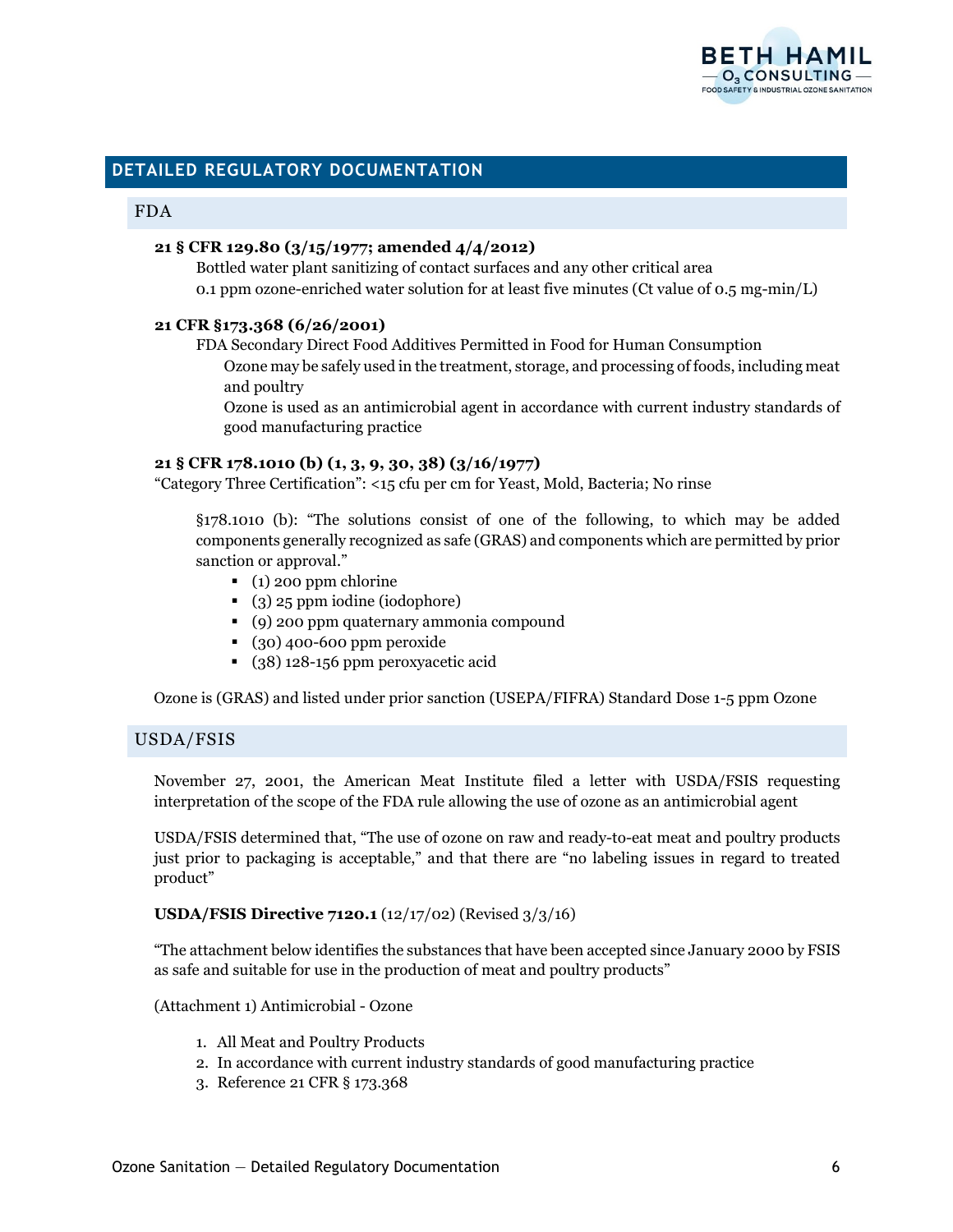

## USDA NATIONAL ORGANIC PROGRAM (NOP) ALLOWED SUBSTANCES

Ozone is listed in the NOP Final Rule **(§ 205.605 (b) (20)** pg. 437 - Nonagricultural (non-organic) substances allowed as ingredients in or on processed products labeled as "organic" or "made with organic (specified ingredients or food group(s))"

(b) Synthetics allowed: (20) ozone

Food Safety and Inspection Service New Technology Information Table Last Updates January 25, 2017

[http://www.fsis.usda.gov/wps/portal/fsis/topics/regulatory-compliance/new-technologies/new](http://www.fsis.usda.gov/wps/portal/fsis/topics/regulatory-compliance/new-technologies/new-technology-information-table)[technology-information-table](http://www.fsis.usda.gov/wps/portal/fsis/topics/regulatory-compliance/new-technologies/new-technology-information-table)

Listed technology: Ozone

## **FSIS Compliance Guideline: Controlling** *Listeria monocytogenes* **in Post-lethality Exposed Readyto-Eat Meat and Poultry Products - January 2014**

A. Post-lethality Treatments and Antimicrobial Agents

Buege, D.R., Ingham, S.C. and J.A. Losinski (University of Wisconsin-Madison), "Evaluation of Del Ozone's Delzone® Sanitation System as a Post-Lethality Treatment to Control *Listeria monocytogenes* Contamination on Ready-To-Eat Meat Products", Confidential Report to Del Ozone, April 16, 2004.

I. Use of Antimicrobial Ingredients including Bacteriophages, Lactates, Acetates, Diacetates, and Ozone

*Ozone is an antimicrobial gas usually applied in an aqueous solution to products, food contact surfaces as a continuous spray (e.g., belts, moving tables), and nonfood contact environmental surfaces. Currently, the use of ozone is permitted by FDA and FSIS (21 CFR 173.368, FSIS Directive 7120.1) for use with all meat and poultry products, including RTE meat and poultry products.* 

Buege et al., (2004) showed 1.0 to 2.4 log reductions (average 1.5) of *Lm* when 0.6 ppm ozone for 30 seconds was applied to ham, salami, meatloaf, natural casing wieners, and skinless wieners.

#### **FSIS USDA Training - Process Category Introduction 3/25/2015 Inspection**

Poultry Slaughter – Antimicrobial Interventions

Raw Product – Intact Processing Category

Common Controls - Biological

*In addition to the controls that may have already been used during the slaughter process, establishments commonly utilize additional antimicrobial interventions for pathogens of concern.*

On August 21, 2014, FSIS published the Modernization of Poultry Slaughter Inspection final rule. FSIS Notice 50-14 addresses how IPP are to verify compliance with approved online and offline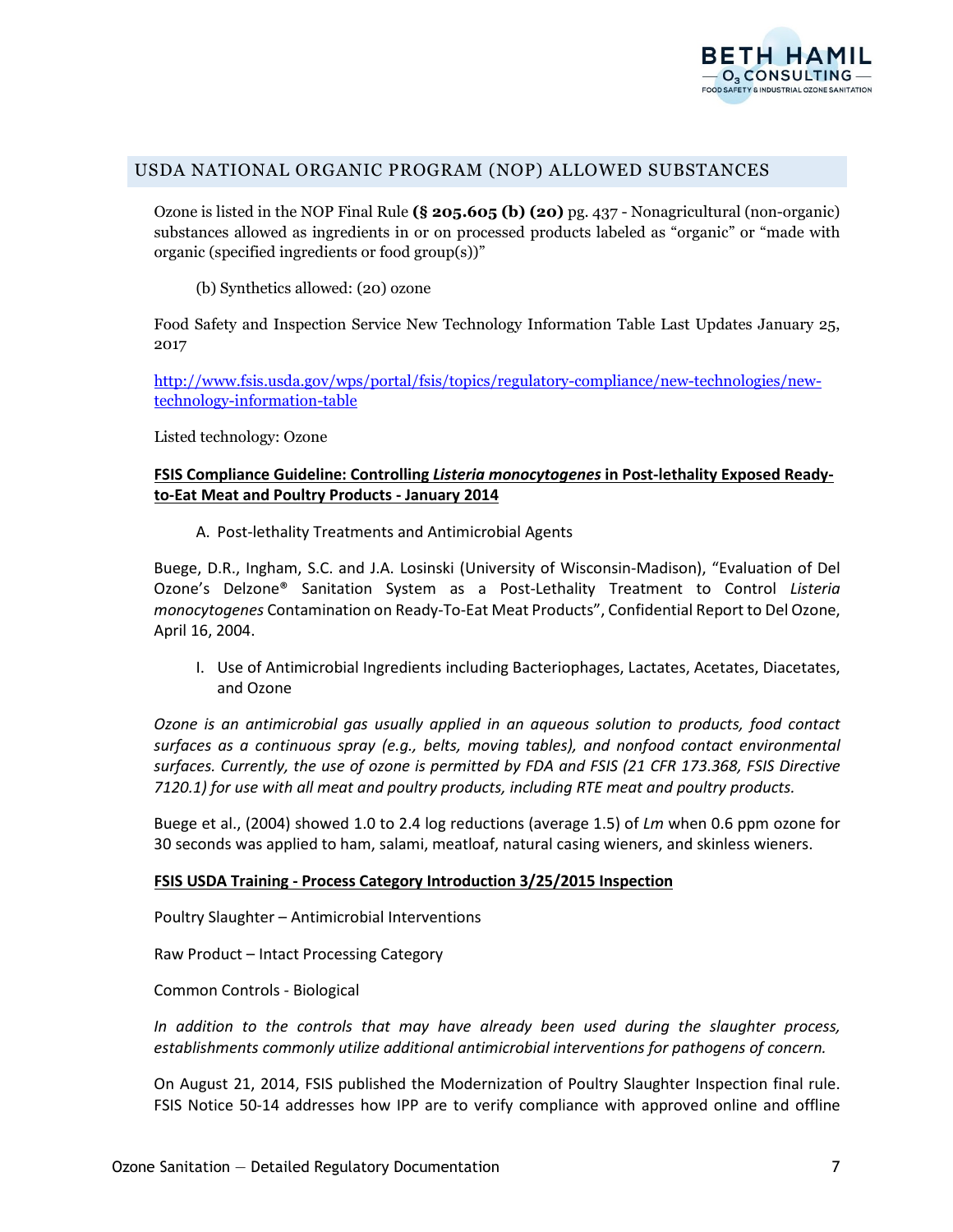

reprocessing antimicrobial intervention systems. *Establishments that slaughter poultry other than ratites are allowed to use these approved systems to clean carcasses accidentally contaminated with digestive tract contents (9 CFR 381.91). A list of approved systems is included as an attachment to this notice.*

Ozone

*Ozone may be used in contact with food as a gas or liquid as an antimicrobial in meat and poultry products, including ground meats.*

## EPA/FIFRA OFFICE OF PESTICIDE PROGRAMS (OPP) DISINFECTANT TECHNICAL SCIENCE SECTION (DIS/TSS)

EPA regulates ozone as a pesticide- producing device

Ozone generators must be registered by the EPA under the Federal Insecticide, Fungicide, and Rodenticide Act (FIFRA)

Each Ozone Generator Manufacturer has a unique EPA registered establishment number as a pesticide-producing device

For no-rinse surface sanitation compliance the USEPA/FIFRA Office of Pesticide Programs (OPP) Disinfectant Technical Science Section (DIS/TSS) requires:

- 1. Antimicrobial efficacy data determined by AOAC International methods
- 2. Toxicological profiles
- 3. Environmental impact information
- 4. Specific label information and directions for use

Ozone Generators are recognized by the EPA as antimicrobial producing devices per EPA documentation published in 1976, with an EPA Establishment Number necessary for compliance.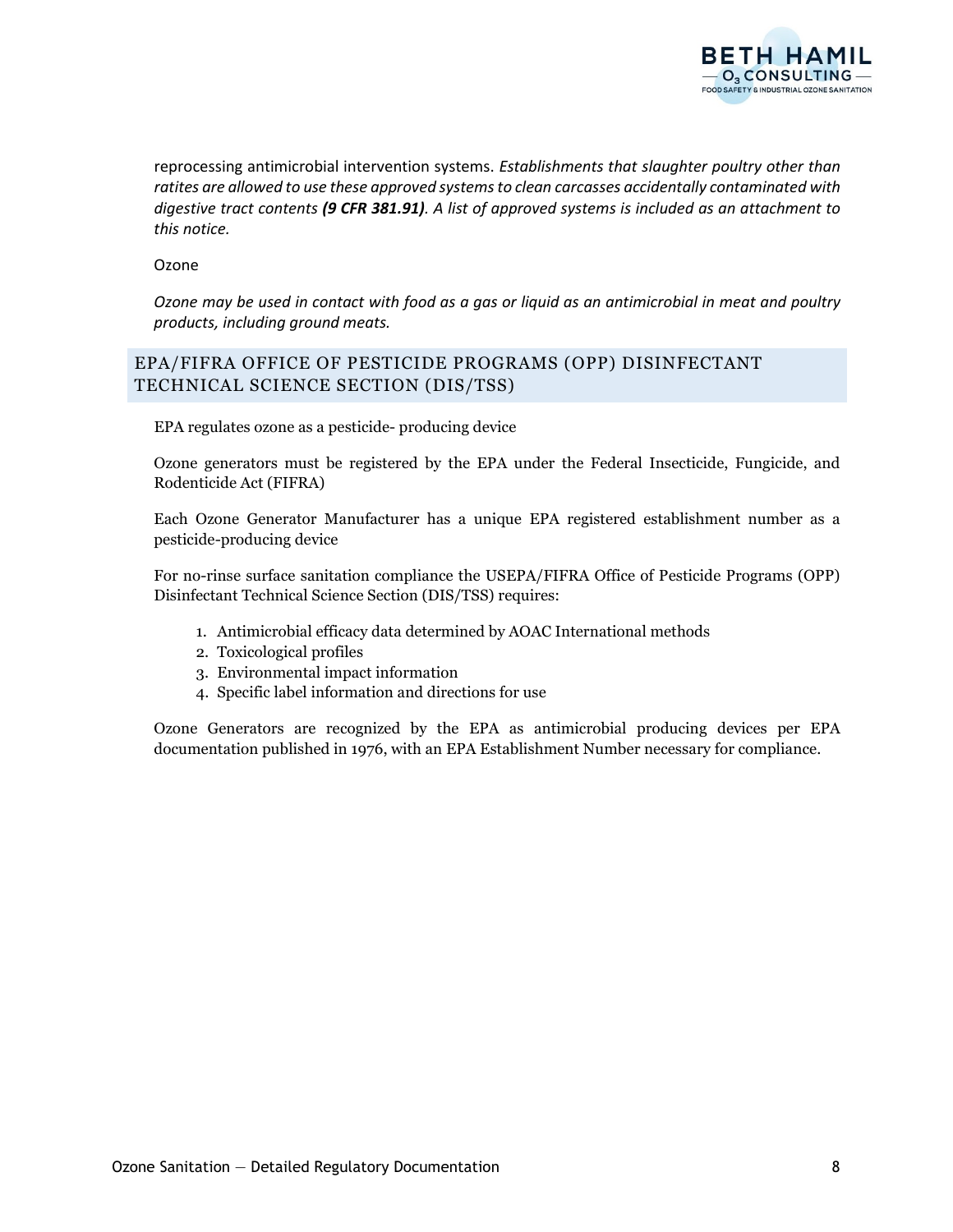

# **VALIDATION STUDIES**

### **NSF International Toxicology Labs Test Results ca 2000-2001**

Ozone systems with an aqueous ozone output of 1.5-2.0 ppm dissolved ozone tested for antimicrobial efficacy

#### Antimicrobial Efficacy Protocols

DIS/TSS-1 (AOAC Official Method 961.02, Germicidal Spray Products as Disinfectants, for both broadspectrum and hospital/medical environment efficacy claims) was chosen by the Microbiology and Toxicology Groups at NSF as the best testing protocol efficacy testing of aqueous ozone sanitizing on hard surfaces

NSF also chose DIS/TSS-4 (AOAC Method 960.09 Germicidal and Detergent Sanitizing Action of Disinfectants) for additional efficacy testing

NSF conducted studies according to EPA-established AOAC Official Methods 961.02 & 960.09, Germicidal Spray Products as Disinfectants, and Germicidal & Detergent Sanitizing Action of Disinfectants test procedures (Aqueous ozone 1.5-2.0 mg/L) (Note: log reductions are mandated by the AOAC Method)

#### **AOAC 961.02 Results (AOAC Method 961.02 requires a minimum log 6 reduction)**

| Salmonella choleraesuis     | 6 log reduction (99.9999%) | 180 seconds |
|-----------------------------|----------------------------|-------------|
| Staphylococcus aureus       | 6 log reduction (99.9999%) | 600 seconds |
| Pseudomonas aeruginosa      | 6 log reduction (99.9999%) | 300 seconds |
| Trichophyton mentagrophytes | 6 log reduction (99.9999%) | 30 seconds  |

### **Additional evaluations as per AOAC 961.02 Results (AOAC 961.02 Additional evaluations require a minimum log 4 reduction)**

| AOAC 960.09 Results (AOAC Method 960.09 requires a minimum log 5 reduction) |                             |             |  |
|-----------------------------------------------------------------------------|-----------------------------|-------------|--|
| Listeria monocytogenes                                                      | $4 \log$ reduction (99.99%) | 180 seconds |  |
| Brettanomyces bruxellensis                                                  | $4 \log$ reduction (99.99%) | 180 seconds |  |
| Aspergillus flavus                                                          | $4 \log$ reduction (99.99%) | 300 seconds |  |
| Campylobacter jejuni                                                        | $4 \log$ reduction (99.99%) | 180 seconds |  |

| 5 log reduction (99.999%) | 30 seconds |
|---------------------------|------------|
|                           |            |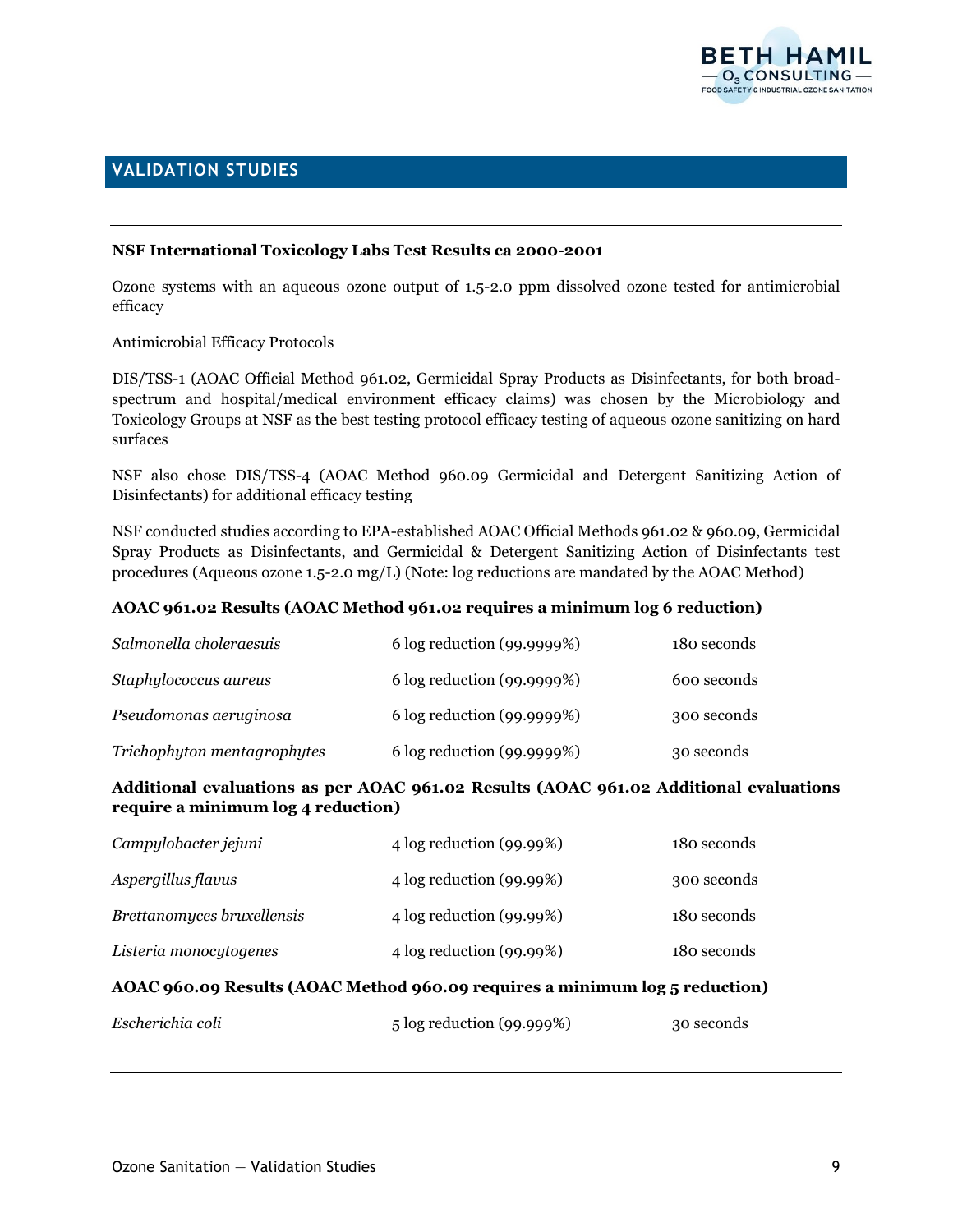

### **Robert Donofrio, et al, IWA Publishing 2013 Journal of Water and Health | 11.2 | 2013**

Antimicrobial Validation for *Cryptosporidium parvum* Reduction by NSF International – Low Dose Ozone (CT 0.74)

Pass compliance requires a 3 log (99.9%) reduction of *Cryptosporidium parvum*

Actual Microbial Reductions in 30 Seconds (Actual Ozone Ct value was 0.76)

*Cryptosporidium parvum* 3.0 log (>99.9%)

NSF International Validation Study

#### **M.A. Khadre, A.E. Yousef, International Journal of Food Microbiology 71 (2001) 131–138**

#### *Bacillus subtilis*

"It is evident that ozone is superior to hydrogen peroxide in killing bacterial spores. Hydrogen peroxide at ~10,000-fold higher concentration was less effective than ozone against *Bacillus* spores. The comparatively low concentration needed to eliminate large populations of spores at ambient temperature in short time periods makes ozone best suited for industrial settings."

#### **M.A. Khadre, A.E. Yousef, International Journal of Food Microbiology 66 (2001) 1247**

*B. cereus*

Aqueous Ozone 0.12 mg/L @ 5 minutes (Ct 0.6) @  $28^{\circ}$ C = > 2 log reduction

M.A. Khadre, A.E. Yousef, International Journal of Food Microbiology 71 (2001) 131

*B. cereus*

Aqueous Ozone 11.0 mg/L @ 1 minutes (Ct 11.0) @  $22^{\circ}C = 5$  log reduction

Quote per Dr. Ahmed Yousef, February 2009

"Regarding International Journal of Food Microbiology 66 (2001) 1247 and 71 (2001) 131, both studies provide statistical comparison only; therefore, the ozone was not optimized, it is very likely that ozone is more cost- efficient at lower quantities, and should be re-evaluated for optimum CT value and efficacy for *Bacillus*."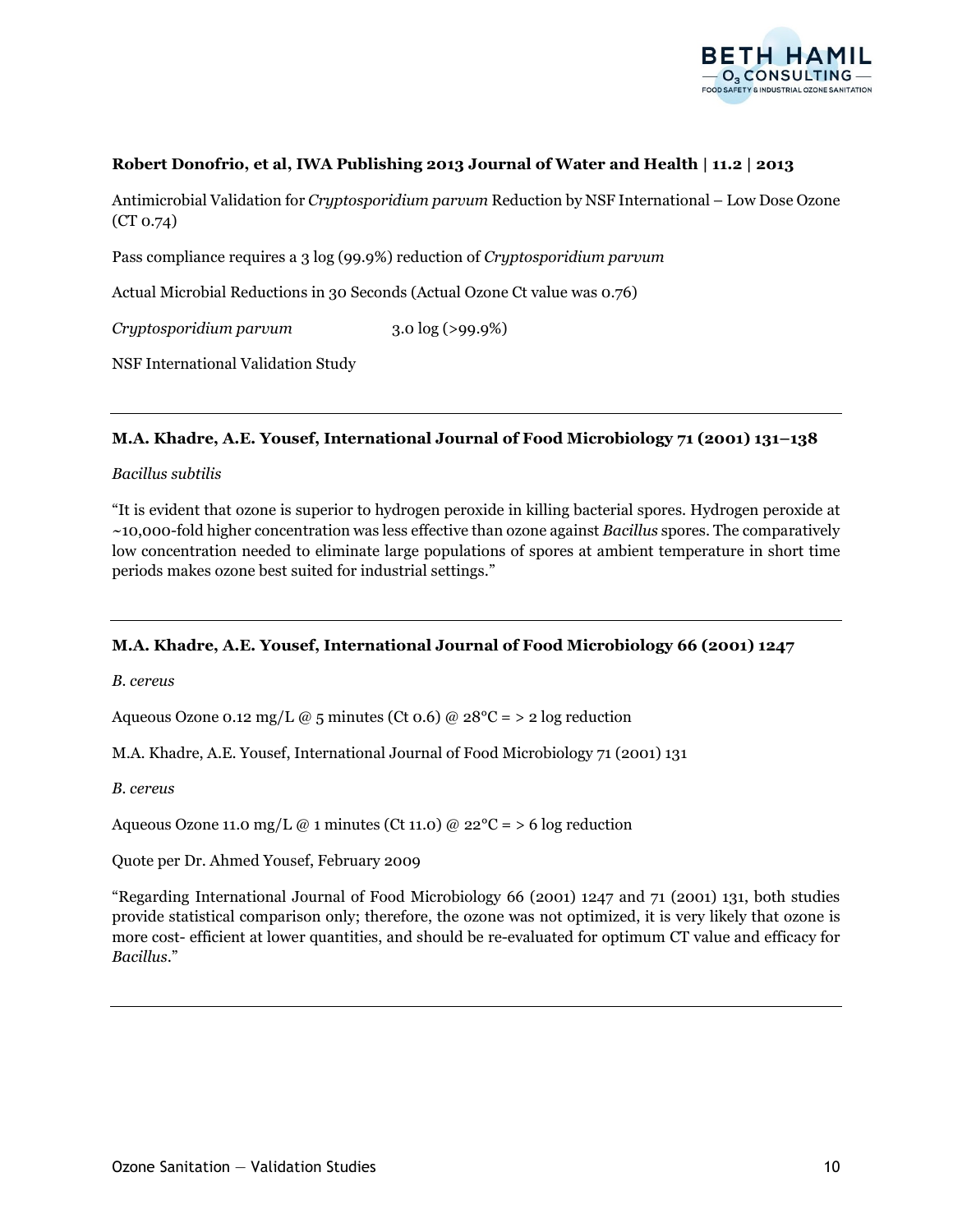

#### **James T.C. Yuan Ph.D., Air Liquide America Corp, Chicago Research Center, ca 2000**

Industry Apple Surface Study *E. coli* (Ct 1.0)



### **Stephanie L. Rogers, et al, Journal of Food Protection, Vol. 67, No. 4, 2004, Pages 721–731**

A Comparison of Different Chemical Sanitizers for Inactivating *Escherichia coli* O157:H7 and *Listeria monocytogenes* in Solution and on Apples, Lettuce, Strawberries, and Cantaloupe

Log reduction time (LRT): time (in seconds) required to reduce bacterial populations by log 1 at 21-23°C

| Treatment                | E. coli O157:H7 | L. monocytogenes |
|--------------------------|-----------------|------------------|
| Peracetic acid (80 ppm)  | $65 \pm 0.21$   | $70 \pm 0.17$    |
| CTP (100 ppm chlorine)   | $31 \pm 0.13$   | $35 \pm 0.32$    |
| CTP (200 ppm chlorine)   | $22 \pm 0.19$   | $27 \pm 0.18$    |
| Chlorine dioxide (3 ppm) | $24 \pm 0.20$   | $25 \pm 0.21$    |
| Chlorine dioxide (5 ppm) | $18 \pm 0.31$   | $19 \pm 0.24$    |
| Ozone $(3 ppm)$          | $16 \pm 0.31$   | $15 \pm 0.26$    |

Ozone (3 ppm) was extremely effective against *L. monocytogenes* and *E. coli* O157:H7 on produce. Kim et al. *(22)* also found 1.3 ppm ozone to be highly effective on fresh lettuce, with mesophilic bacteria decreasing > 4 log after a 5-min exposure. (22) Kim, J., A. E. Yousef, and G. W. Chism. 1999. Use of ozone to inactivate microorganisms on lettuce. *J. Food Safety* 19:17–34.

**Aqueous model system studies.** Peroxyacetic acid (80 ppm) had the highest LRT (65 and 70 s), while chlorine dioxide (5 ppm) and ozone (3 ppm), which were not significantly different from each other, had the lowest LRT (15 to 19 s), respectively, for *E. coli* O157:H7 and *L. monocytogenes*. LRT values for CTP (200 ppm chlorine) and chlorine dioxide (3 ppm) (22 to 27 s) were significantly higher than those for chlorine dioxide (5 ppm) and ozone (3 ppm) for both *E. coli* O157:H7 and *L. monocytogenes*.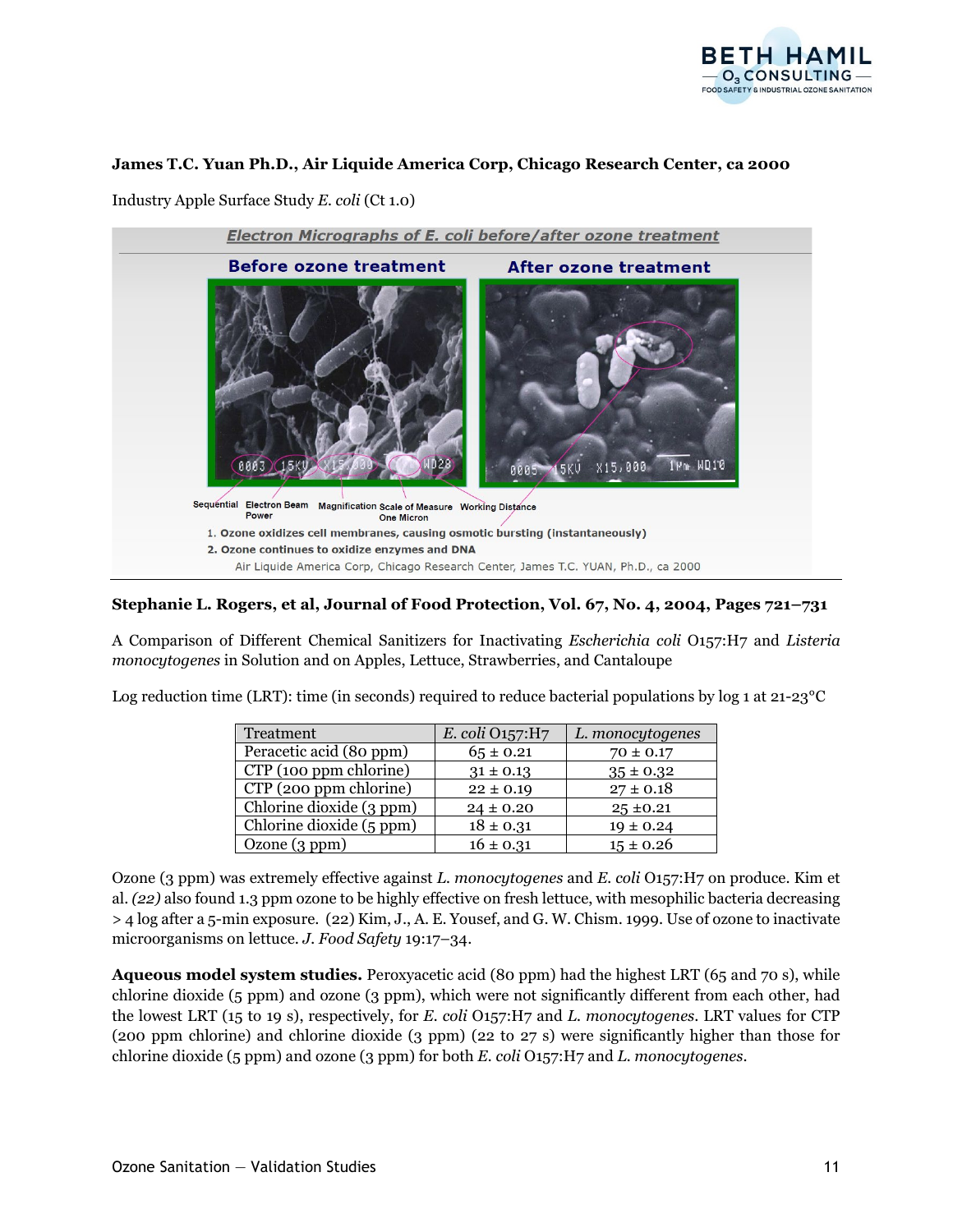

**Produce inoculation studies.** Chlorine dioxide (5 ppm) and ozone (3 ppm) were not significantly different from each other and had the lowest LRT (22 to 96 s), while peroxyacetic acid had the highest LRT for *L. monocytogenes* on all produce types (79 to 131 s). CTP (200 ppm chlorine) and chlorine dioxide (3 ppm) were not significantly different from each other and had similar LRT values (30 to 100 s), regardless of produce type. CTP (100 ppm chlorine) was significantly different from all other treatments on whole apples, sliced apples, and whole lettuce, but LRT values (41 to 118 s) were significantly lower than those for peroxyacetic acid. LRT values (39 to 60 s) for shredded lettuce, strawberries, and cantaloupe treated with CTP (100 ppm chlorine) were not significantly different from those treated with CTP (200 ppm chlorine). Treatment of shredded lettuce with CTP (100 and 200 ppm chlorine), chlorine dioxide (3 and 5 ppm), and ozone (3 ppm) yielded LRT values that were not significantly different from each other (96 to 104 s).

In conclusion, the results of this study indicate that peracetic acid (80 ppm), CTP (100 and 200 ppm chlorine), chlorine dioxide (3 and 5 ppm), and ozone (3 ppm) effectively decreased the numbers of *E. coli*  O157:H7 and *L. monocytogenes* on fresh produce. Chlorine dioxide (3 and 5 ppm) and ozone (3 ppm) were more effective against *E. coli* O157:H7 and *L. monocytogenes* compared with the other sanitizers.

## **Laszlo Varga, et al, International Journal of Dairy Technology, Vol 69 May 2016**

Use of ozone in the dairy industry: A review

Summary

Ozone treatment is a cost-effective and eco-friendly food-processing technology. It has successfully been used for the removal of milk residues and biofilm-forming bacteria from stainless steel surfaces and in milk processing, including fluid milk, powdered milk products and cheese. Ozonation has been shown to prevent mould growth on cheese and inactivate airborne moulds in cheese ripening and storage facilities. Ozone treatment has also been found to be a promising method for reducing the concentrations of pollutants in dairy wastewaters

#### **K.L. Bialka And A. Demirci Journal of Food Science—Vol. 72, Nr. 9, 2007**

Decontamination of *Escherichia coli* O157:H7 and *Salmonella enterica* on Blueberries Using Ozone and Pulsed UV-Light

The results of this study indicate that both ozone and pulsed UV-light have a potential to be used as a method of decontaminating blueberries. Maximum reductions after treatment with gaseous ozone were 3.0 and 2.2 log10 CFU/g of *Salmonella* and *E. coli* O157:H7, respectively. The maximum reductions achieved after treatment with aqueous ozone were 5.2 and 6.2 log10 CFU/g of *E. coli* O157:H7 and *Salmonella*, respectively. Furthermore, sensory analysis failed to detect a significant difference in the gaseous ozone, aqueous ozone or pulsed UV-light treated compared with untreated blueberries.